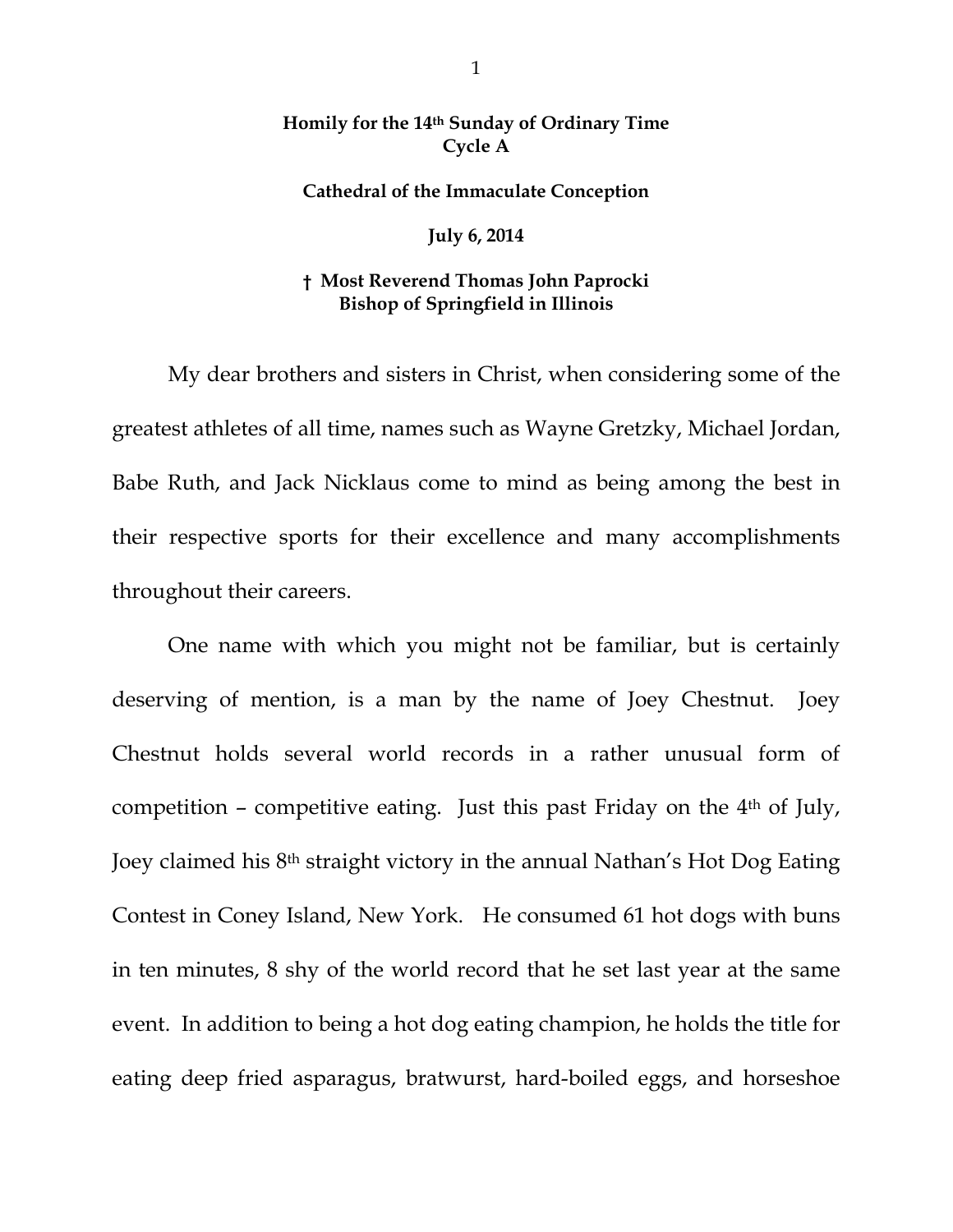sandwiches, just to name a few. It is also not well known that I once won a "slider" eating contest with my classmates when I was in law school, downing about a dozen White Castle hamburgers in about a minute and a half! But that's a long way from 61 hot dogs!

 Regardless of whether we consider competitive eating to be a sport or not, the records that Chestnut holds are noteworthy. We as human beings tend to be fascinated with the many ways in which other people are able to accomplish remarkable physical feats, both in sports and other types of activity. These great feats are inspiring to us as they demonstrate the nearly unlimited potential of the human person.

 While these amazing displays of physical ability can be a source of fascination and entertainment to us, they should also serve as a warning. In a society that places so much value on that which is physical, whether it is with athletic ability, fitness, or our appearances, there is the very real danger of making these things an end in themselves. Excessive amounts of time, energy, and money are directed toward these perceived goods to the point that there is the risk having them consume our lives.

 In our second reading to his Letter to the Romans, St. Paul writes of the danger of living lives that are exclusively focused on the flesh. He

2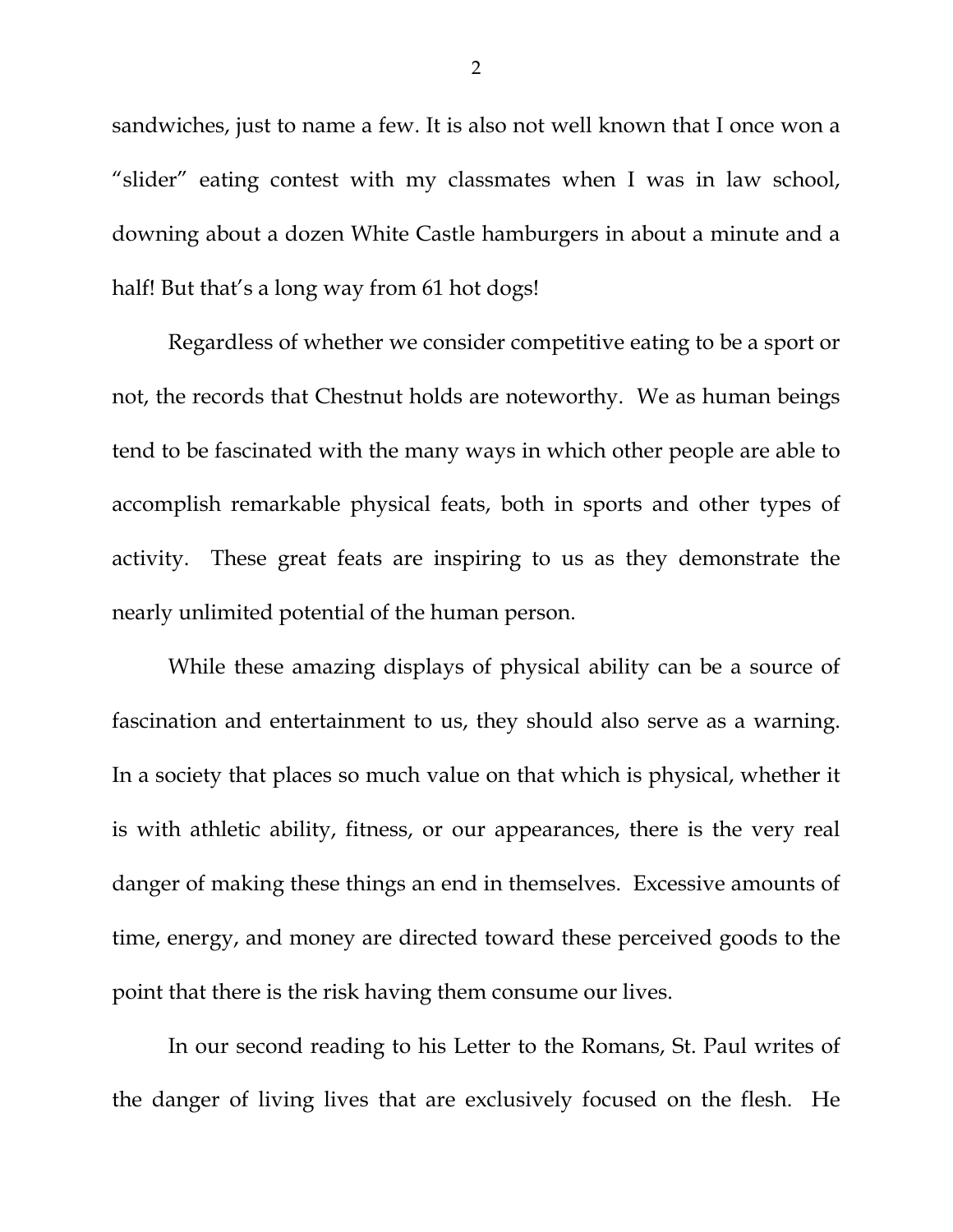reminds us of a sobering truth: "if you live according to the flesh, you will die" (Romans 8:13). None of the things that we do which are focused solely in the realm of the flesh can be taken with us when we die. At our judgment, the Lord is not going to ask us how fast we could run a mile, how much weight we could bench press, how trendy our wardrobe was, or how many hot dogs we were able to eat.

 The way that we are called to live our lives is according to the Spirit. St. Paul counters his challenging reminder about the flesh to us by giving us words of great encouragement: "if by the Spirit you put to death the deeds of the body, you will live" (Romans 8:13). Now, we must not take this to mean that our bodies are bad and that we should not participate in the various activities that involve making use of those bodies. On the contrary, our faith reminds us that we should make sure that our priorities are in the correct order, placing the life of the Spirit above the life of the flesh. By keeping that proper ordering, our physical activities will be undertaken with an understanding that they are not ends in themselves, but rather means of using the talents that God has given us to the best of our ability and practicing various virtues which enable us to grow in holiness and be of greater service to our neighbor.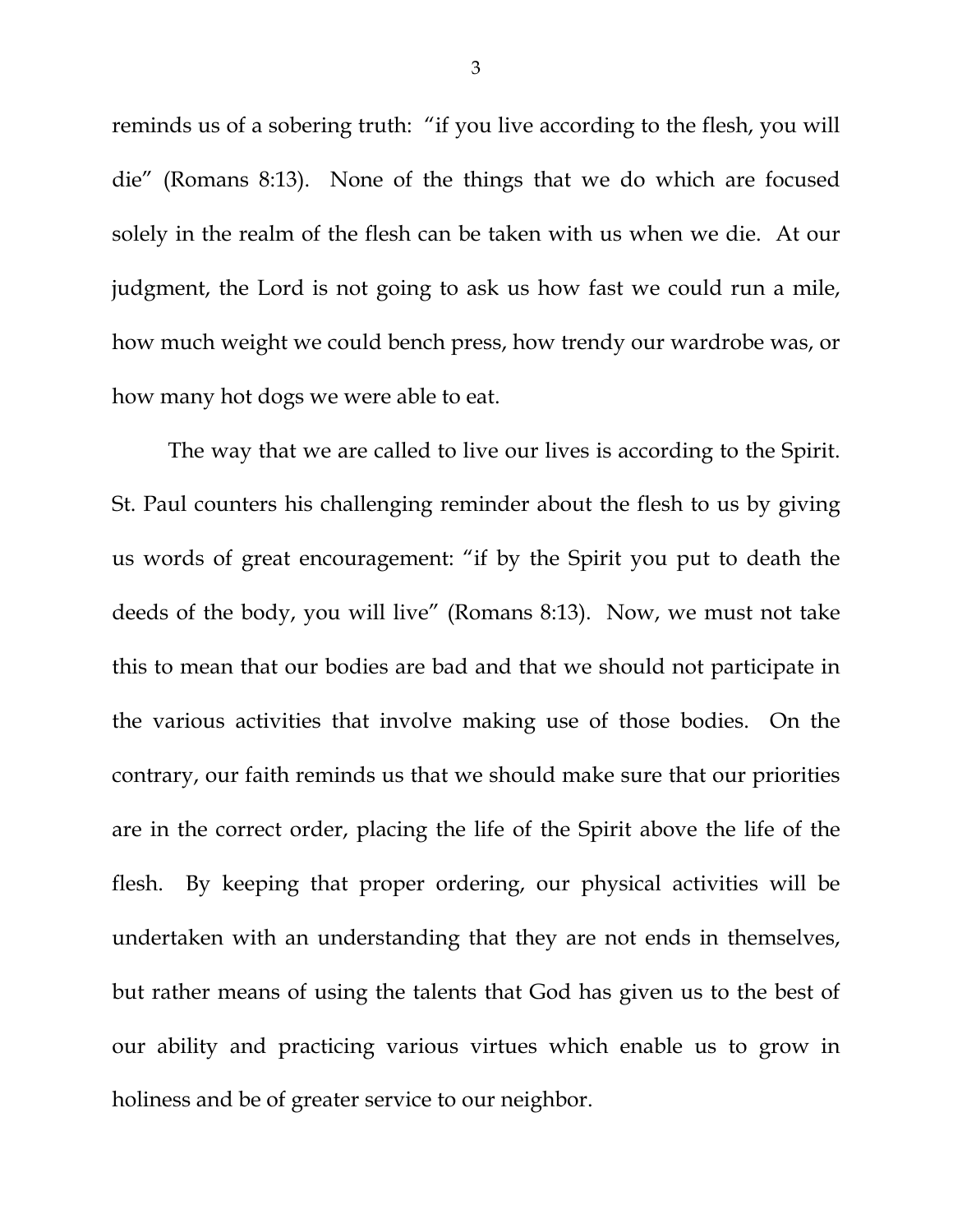At the beginning of the World Cup soccer tournament in Brazil, Pope Francis offered a reflection which drives this point home. He said the following:

Sport is not only a form of entertainment but also -- and I would say above all – an instrument to communicate values that promote the good of the human person and help in the construction of a more peaceful and fraternal society. We think of loyalty, perseverance, friendship, sharing and solidarity. In fact, many are the values and attitudes fostered by soccer which are revealed important not only in the field, but in all aspects of existence, concretely, in the building of peace. Sport is a school of peace, it teaches us to build peace.1

The same can be said about many of our physical activities, that they serve as an instrument to communicate values and build up the Church. When we live by the Spirit, we evaluate those activities in light of our faith so that we participate in them with an eye toward how they will prepare us for eternal life, while at the same time abandoning those activities and attitudes which are contrary to our spiritual well-being.

 As with living a life focused on the flesh, living a life focused on the Spirit is not always going to be an easy task. Like the athlete who trains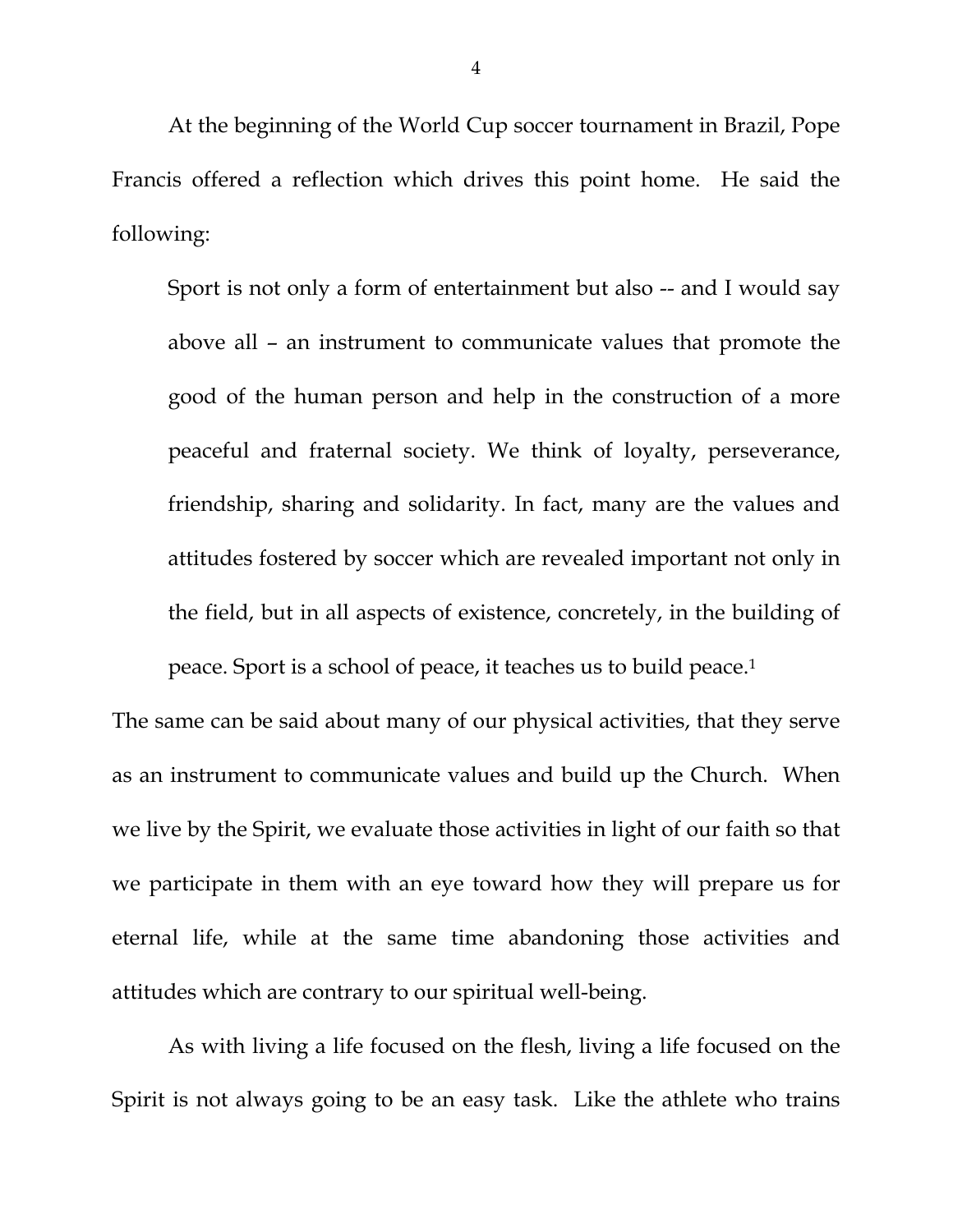day in and day out to be at a level for peak performance, so too must we train in order to live the heroic level of holiness that the Lord calls each of us to follow. In the same address for the World Cup, the Holy Father said the following regarding this spiritual training:

If, for a person to improve, great and continuous "training" is necessary, how much greater effort must be invested to reach encounter and peace among individuals and "improved" peoples! It is so necessary to "train" much.2

Although this training in the life of the Spirit may be hard at times, Jesus offers us some encouraging and consoling words when we hear Him say in the Gospel: "Take my yoke upon you and learn from me, for I am meek and humble of heart; and you will find rest for yourselves. For my yoke is easy, and my burden is light" (Matthew 11:28-30). When we let ourselves be led by Him, we find great peace and move with greater ease. It is when we try to pull away from Him and head in our own direction that life becomes difficult and burdensome.

Gathered with us at this evening's Mass is a group of fathers and sons who have just completed a pilgrimage during which they have had the opportunity to grow in their understanding of the importance of living